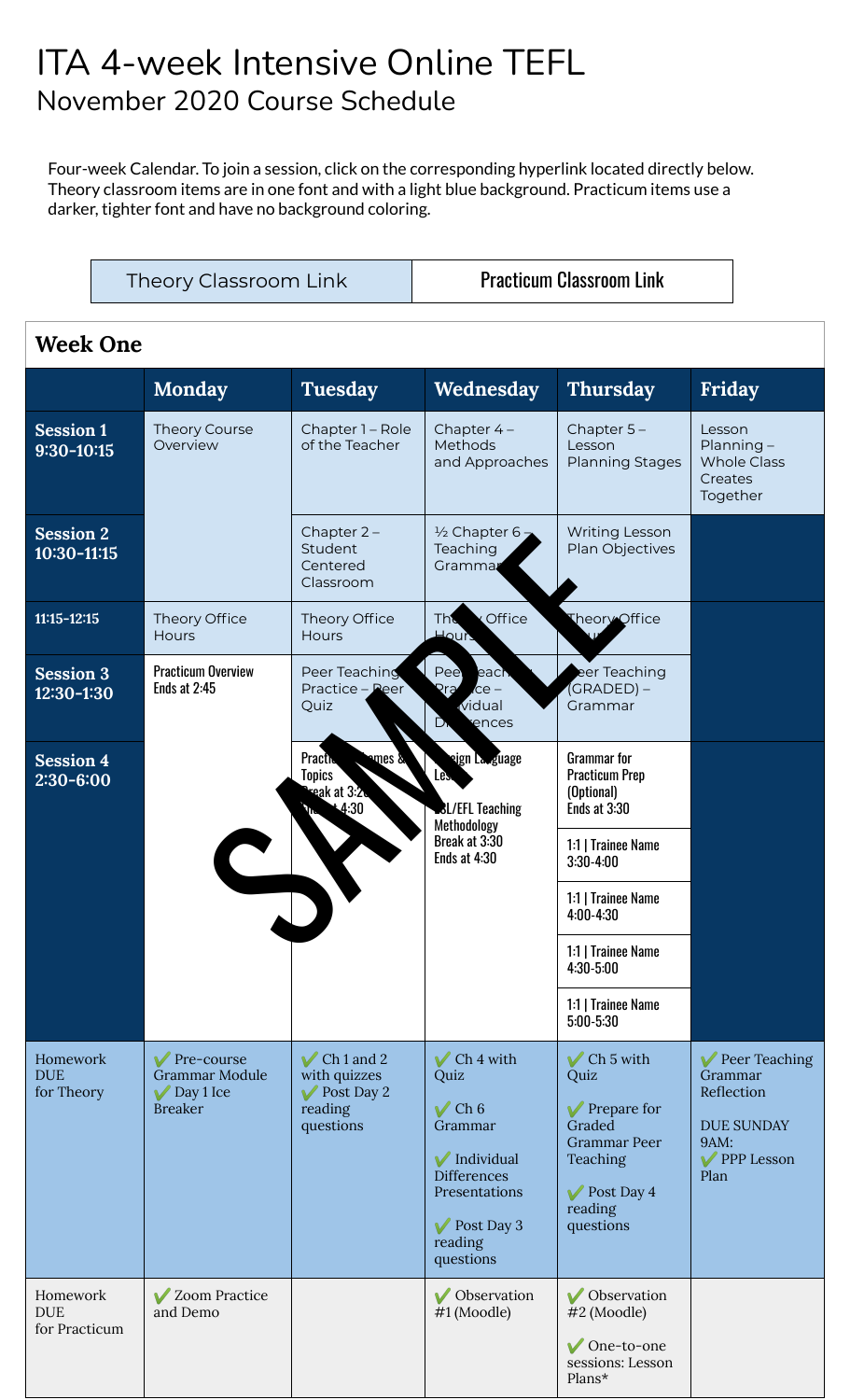#### **Week Two**

|                                                                                              | <b>Monday</b>                                                                                                         | <b>Tuesday</b>                                                                                                                                                                       | Wednesday                                                                                                                                                                                                        | <b>Thursday</b>                                      | Friday                                                                                                            |
|----------------------------------------------------------------------------------------------|-----------------------------------------------------------------------------------------------------------------------|--------------------------------------------------------------------------------------------------------------------------------------------------------------------------------------|------------------------------------------------------------------------------------------------------------------------------------------------------------------------------------------------------------------|------------------------------------------------------|-------------------------------------------------------------------------------------------------------------------|
| <b>Session 1</b><br>9:30-10:15                                                               | Overview of<br>Verb Tenses and<br>Grammar                                                                             | Chapter $7-$<br>Listening                                                                                                                                                            | Chapter $8-$<br>Pronunciation                                                                                                                                                                                    | Chapter 8-<br>Speaking                               |                                                                                                                   |
| <b>Session 2</b><br>10:30-11:15                                                              | $\frac{1}{2}$ Chapter 6 –<br>Lexis                                                                                    | Chapter $7-$<br>Reading                                                                                                                                                              | Chapter $8-$<br>Pronunciation,<br>Continued                                                                                                                                                                      | Chapter 8-<br>Speaking,<br>Continued                 |                                                                                                                   |
| $11:15 - 12:15$                                                                              | Theory Office<br>Hours                                                                                                | Theory Office<br><b>Hours</b>                                                                                                                                                        | Theory Office<br>Hours                                                                                                                                                                                           | Theory Office<br>Hours                               |                                                                                                                   |
| <b>Session 3</b><br>$1:30 - 2:30$                                                            | Peer Teaching<br>Practice-<br>Vocabulary<br>Teaching<br>Activity                                                      | Peer Teaching<br>$(GRADED) -$<br>Listening and<br>Reading                                                                                                                            | Peer Tea<br>ηg<br>Pr <sub>2</sub><br>ecin.<br>rron<br>mund<br>tion`                                                                                                                                              | Teaching<br>$P_{G}$<br>Prac<br>Speaking<br>Aç<br>rtv |                                                                                                                   |
| <b>Session 4</b><br>$2:30 - 5:30$                                                            | 1:1   Trainee Name<br>$2:30-3:15$                                                                                     | 1:1   Trainee Name<br>$2:30-3:15$                                                                                                                                                    | <b>UTrain</b><br>ame<br>2.15                                                                                                                                                                                     | 1:1   Trainee Name<br>$2:30-3:15$                    |                                                                                                                   |
|                                                                                              | 1:1   Trainee Name<br>$3:15 - 4:00$                                                                                   | 1:1 <sup>1</sup> Trainee Nam.<br>3.1                                                                                                                                                 | Train Name<br>l:00<br>კ.,                                                                                                                                                                                        | 1:1   Trainee Name<br>$3:15 - 4:00$                  |                                                                                                                   |
|                                                                                              | 1:1   Trainee Name<br>$4:00 - 4:45$                                                                                   | $1:1 \mid \text{Tra}$<br>e Nap<br>4:00 - 4:4                                                                                                                                         | <b>7</b> Trainee Name<br>$4:00 - 4:45$                                                                                                                                                                           | 1:1   Trainee Name<br>$4:00 - 4:45$                  |                                                                                                                   |
|                                                                                              | 1:1   Trainee Name<br>$4:45 - 5:30$                                                                                   | $4:45 - 5:3$                                                                                                                                                                         | 1:1   Trainee Name<br>$4:45 - 5:30$                                                                                                                                                                              | 1:1   Trainee Name<br>$4:45 - 5:30$                  |                                                                                                                   |
| $5:30 - 8:00$                                                                                | <b>Practicum Office Hours</b>                                                                                         | Prattwood Office Hours                                                                                                                                                               | <b>Practicum Office Hours</b>                                                                                                                                                                                    | <b>Practicum Office Hours</b>                        |                                                                                                                   |
| Practicum                                                                                    | <b>Beginner   Trainee</b>                                                                                             | <b>Beginner   Trainee</b>                                                                                                                                                            | <b>Beginner   Trainee</b>                                                                                                                                                                                        | <b>Beginner   Trainee</b>                            |                                                                                                                   |
| $6:15 - 7:30$<br>To log onto your<br>practicum<br>classes, see<br>Zoom login<br>information. | Intermediate   Trainee                                                                                                | Intermediate   Trainee                                                                                                                                                               | Intermediate   Trainee                                                                                                                                                                                           | Intermediate   Trainee                               |                                                                                                                   |
|                                                                                              | Intermediate B  <br><b>Trainee</b>                                                                                    | Intermediate B  <br><b>Trainee</b>                                                                                                                                                   | Intermediate B  <br><b>Trainee</b>                                                                                                                                                                               | Intermediate B  <br><b>Trainee</b>                   |                                                                                                                   |
|                                                                                              | <b>Advanced   Trainee</b>                                                                                             | <b>Advanced   Trainee</b>                                                                                                                                                            | <b>Advanced   Trainee</b>                                                                                                                                                                                        | <b>Advanced   Trainee</b>                            |                                                                                                                   |
| Homework<br><b>DUE</b><br>for Theory                                                         | $\vee$ Ch 6 Lexis<br>Part with quizzes<br>$\sqrt{\ }$ Post Day 6<br>reading questions<br>Learner<br>Profile<br>Task 1 | $\sqrt{\frac{C_{\text{th}}}{C_{\text{th}}}}$ Ch 7 with quiz<br>$\sqrt{\ }$ Prepare for<br>Graded<br>Listening/<br><b>Reading Peer</b><br>Teaching<br>Post Day 7<br>reading questions | Ch 8 with quiz<br>Peer Teaching<br><b>L&amp;R</b> Reflection<br>Research and<br>prepare to share<br>a common<br>pronunciation<br>error and how to<br>work with this<br>error.<br>Post Day 8<br>reading questions | $\sqrt{\phantom{1}}$ Post Day 9<br>reading questions | <b>DUE SUNDAY</b><br>9AM:<br>$\sqrt{\phantom{a}}$ Reading<br>Lesson Plan<br>Analysis<br>Mid-Course<br>Evaluations |
| Homework<br><b>DUE</b><br>for Practicum                                                      | $\sqrt{1:1}$ sessions:<br><b>Lesson Plans</b>                                                                         | $\sqrt{1:1}$ sessions:<br><b>Lesson Plans</b>                                                                                                                                        | $\sqrt{1:1}$ sessions:<br><b>Lesson Plans</b>                                                                                                                                                                    |                                                      |                                                                                                                   |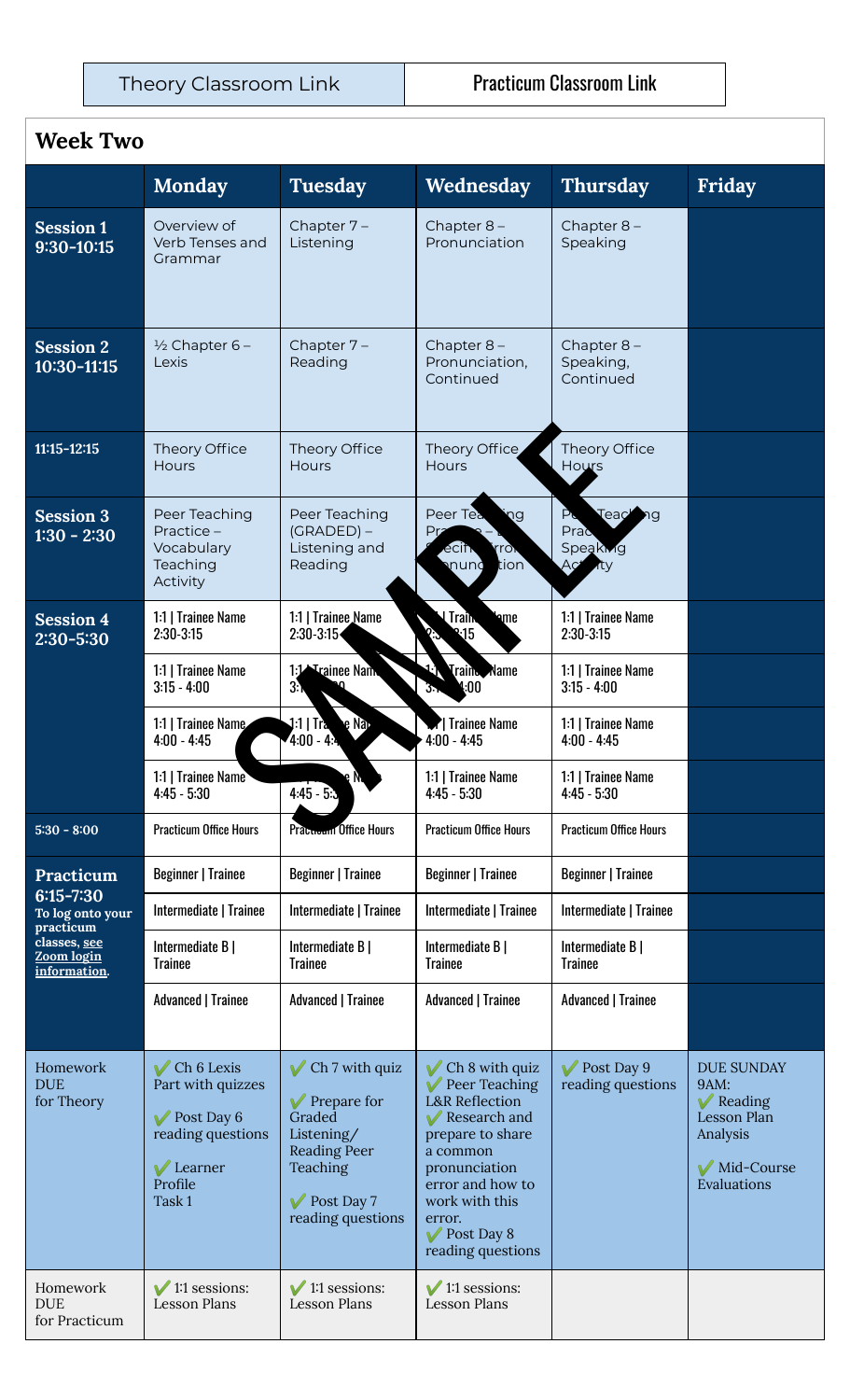Theory Classroom Link | Practicum Classroom Link

### **Week Three**

|                                                                                                                             | <b>Monday</b>                                                                                                                                            | <b>Tuesday</b>                                                                                | Wednesday                                                                          | <b>Thursday</b>                                                                                                                                                   | Friday                                                                 |
|-----------------------------------------------------------------------------------------------------------------------------|----------------------------------------------------------------------------------------------------------------------------------------------------------|-----------------------------------------------------------------------------------------------|------------------------------------------------------------------------------------|-------------------------------------------------------------------------------------------------------------------------------------------------------------------|------------------------------------------------------------------------|
| <b>Session 1</b><br>9:30-10:15                                                                                              | Chapter 9-<br><b>Visual Aids</b>                                                                                                                         | Chapter $8-$<br>Writing                                                                       | Classroom<br>Management-<br>Adult focus                                            | <b>Teaching Young</b><br>Learners                                                                                                                                 |                                                                        |
| <b>Session 2</b><br>10:30-11:15                                                                                             | Teaching<br>through Songs<br>(no reading)                                                                                                                | Chapter $8-$<br><b>Written Error</b><br>Correction                                            | Classroom<br>Management-<br>Young Learner<br><b>Focus</b><br>(no reading/<br>quiz) |                                                                                                                                                                   |                                                                        |
| $11:15 - 12:15$                                                                                                             | Theory Office<br>Hours                                                                                                                                   | Theory Office<br>Hours                                                                        | Theory Office<br><b>Hours</b>                                                      | Theory Office<br>Ho                                                                                                                                               |                                                                        |
| <b>Session 3</b><br>$1:30 - 2:30$                                                                                           | Peer Teaching<br>$(GRADED) -$<br>Songs                                                                                                                   | Peer Teaching<br>$(GRADED) -$<br>Reflecting on<br>Speaking Tasks                              | Peer Teac<br>enario                                                                | Pee<br>ang<br>Practi<br>Young<br>Learer<br>vities                                                                                                                 |                                                                        |
| <b>Session 4</b><br>2:30-5:30                                                                                               | 1:1   Trainee Name<br>$2:30-3:15$                                                                                                                        | 1:1   Trainee Name<br>$2:30-3:15$                                                             | <b>Train</b><br>me<br>15                                                           | 1:1   Trainee Name<br>$2:30-3:15$                                                                                                                                 |                                                                        |
|                                                                                                                             | 1:1   Trainee Name<br>$3:15 - 4:00$                                                                                                                      | <b>Exainee Name</b><br>3.1                                                                    | <b>Traine Name</b><br>k00<br>3n <sub>o</sub>                                       | 1:1   Trainee Name<br>$3:15 - 4:00$                                                                                                                               |                                                                        |
|                                                                                                                             | 1:1   Trainee Name<br>$4:00 - 4:45$                                                                                                                      | :1   Tra<br>e Nar<br>$4:00 - 4:4$                                                             | M   Trainee Name<br>$4:00 - 4:45$                                                  | 1:1   Trainee Name<br>$4:00 - 4:45$                                                                                                                               |                                                                        |
|                                                                                                                             | 1:1   Trainee Name<br>$4:45 - 5:30$                                                                                                                      | חון דיד<br>$4:45 - 5:3$                                                                       | 1:1   Trainee Name<br>$4:45 - 5:30$                                                | 1:1   Trainee Name<br>$4:45 - 5:30$                                                                                                                               |                                                                        |
| $5:30 - 8:00$                                                                                                               | <b>Practicum Office Hours</b>                                                                                                                            | <b>Practicum Office Hours</b>                                                                 | <b>Practicum Office Hours</b>                                                      | <b>Practicum Office Hours</b>                                                                                                                                     |                                                                        |
| <b>Practicum</b><br>$6:15 - 7:30$<br>To log into your<br>evening<br>practicum<br>classes, see<br>Zoom login<br>information. | <b>Beginner   Trainee</b>                                                                                                                                | <b>Beginner   Trainee</b>                                                                     | <b>Beginner   Trainee</b>                                                          | <b>Beginner   Trainee</b>                                                                                                                                         |                                                                        |
|                                                                                                                             | Intermediate   Trainee                                                                                                                                   | Intermediate   Trainee                                                                        | Intermediate   Trainee                                                             | Intermediate   Trainee                                                                                                                                            |                                                                        |
|                                                                                                                             | Intermediate B  <br><b>Trainee</b>                                                                                                                       | Intermediate B  <br><b>Trainee</b>                                                            | Intermediate B  <br><b>Trainee</b>                                                 | Intermediate B  <br>Trainee                                                                                                                                       |                                                                        |
|                                                                                                                             | <b>Advanced   Trainee</b>                                                                                                                                | <b>Advanced   Trainee</b>                                                                     | <b>Advanced   Trainee</b>                                                          | <b>Advanced   Trainee</b>                                                                                                                                         |                                                                        |
| Homework<br><b>DUE</b><br>for Theory                                                                                        | $\vee$ Ch 9 with<br>quizzes<br>$\sqrt{\ }$ Come<br>prepared to teach<br>using a song<br>Post Day 11<br>reading questions<br>Learner<br>Profile<br>Task 2 | $\vee$ Ch 8 with quiz<br>Peer Teaching<br>Song Reflection<br>Post Day 12<br>reading questions | Post Day 13<br>reading questions                                                   | $\sqrt{\ }$ Come ready to<br>teach an activity<br>for young<br>learners<br>Post Day 14<br>Reading<br>Questions<br><b>V</b> Optional Read<br>- TEYL and BE<br>.pdf | <b>DUE SUNDAY</b><br>9AM:<br>$\vee$ Video as a<br><b>Teaching Tool</b> |
| Homework<br><b>DUE</b><br>for Practicum                                                                                     | $\sqrt{1:1}$ sessions:<br><b>Lesson Plans</b>                                                                                                            | $\sqrt{1:1}$ sessions:<br><b>Lesson Plans</b>                                                 | $\sqrt{1:1}$ sessions:<br><b>Lesson Plans</b>                                      | $\sqrt{1:1}$ sessions:<br><b>Lesson Plans</b>                                                                                                                     | $\sqrt{1:1}$ sessions:<br><b>Lesson Plans</b>                          |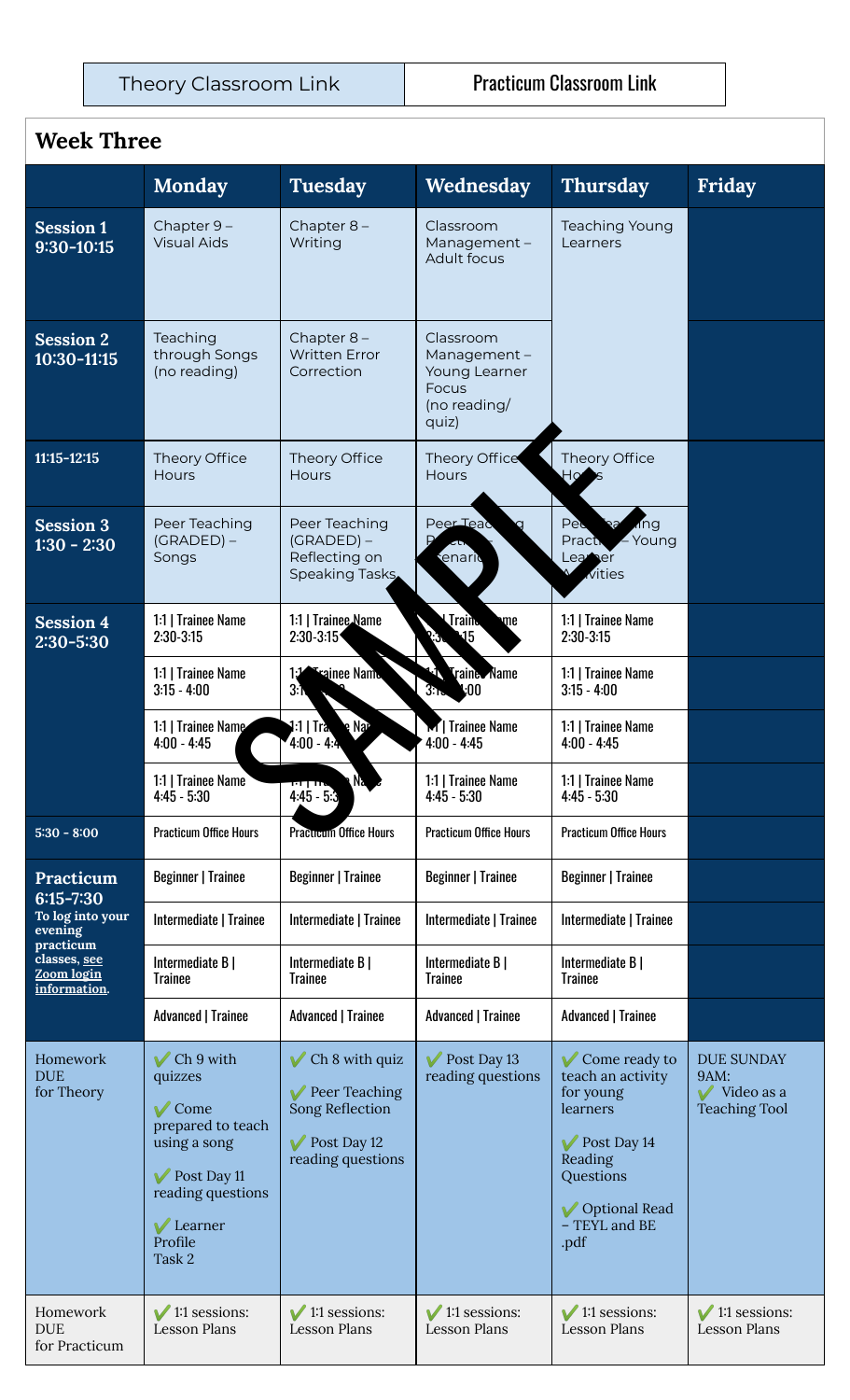#### **Week Four**

|                                                                                                         | <b>Monday</b>                                         | <b>Tuesday</b>                                                                                                | Wednesday                                                                                                              | <b>Thursday</b>                                                                                                | Friday                                           |
|---------------------------------------------------------------------------------------------------------|-------------------------------------------------------|---------------------------------------------------------------------------------------------------------------|------------------------------------------------------------------------------------------------------------------------|----------------------------------------------------------------------------------------------------------------|--------------------------------------------------|
| <b>Session 1</b><br>$9:30 - 10:15$                                                                      | Chapter 10-<br>Assessment                             | <b>Teaching Online</b><br>(no reading/<br>quiz)                                                               | Optional<br>Reading $-$<br><b>Business English</b><br>and ESP<br>(No quiz)                                             | Chapter $3 -$<br>Cultural<br>Awareness and<br>Sensitivity                                                      | Virtual<br>Graduation<br>Ceremony!<br>9:30-10:00 |
| <b>Session 2</b><br>10:30-11:15                                                                         | Chapter 10 -<br>Course Design                         | <b>Teacher Tech</b><br>Tools<br>(no reading<br>/quiz)                                                         | EFL<br>Interviewing<br><b>Skills</b><br>(no<br>reading/quiz)                                                           | Culture Day!                                                                                                   |                                                  |
| $11:15 - 12:15$                                                                                         | Theory Office<br>Hours                                | Theory Office<br><b>Hours</b>                                                                                 | Theory Office<br><b>Hours</b>                                                                                          | Theory Office<br>Ho                                                                                            |                                                  |
| <b>Session 3</b><br>$1:30 - 2:30$                                                                       |                                                       | Peer Teaching<br>Practice - Online<br>Resource Peer<br>Share                                                  | Peer Teac<br>terviel<br>þg<br>Pee<br>ation<br>Con<br>by re-                                                            | Cur                                                                                                            |                                                  |
| <b>Session 4</b><br>$2:30 - 5:30$                                                                       | 1:1   Trainee Name<br>$2:30-3:15$                     | 1:1   Trainee<br>$2:30-3:15$                                                                                  | inee Na<br>13.                                                                                                         | <b>Practicum Office Hours</b>                                                                                  |                                                  |
|                                                                                                         | 1:1   Trainee Name<br>$3:15 - 4:00$                   | <b>Name</b><br>11<br><b>Ally</b><br>3:15<br>V)                                                                | 1:1   <b>National Property</b> Name<br>$15 - 4:00$                                                                     |                                                                                                                |                                                  |
|                                                                                                         | 1:1   Trainee Nan<br>$4:00 - 4:45$                    | 1:1   Traine<br>me<br>$-45$                                                                                   | 1:1   Trainee Name<br>$4:00 - 4:45$                                                                                    |                                                                                                                |                                                  |
|                                                                                                         | 1:1   Trainee Name<br>$4:45 - 5:30$                   | Name<br>$1:1$ Train                                                                                           | 1:1   Trainee Name<br>$4:45 - 5:30$                                                                                    |                                                                                                                |                                                  |
| $5:30 - 8:00$                                                                                           | <b>Practicum Office Hours</b>                         | <b>Practicum Office Hours</b>                                                                                 | <b>Practicum Office Hours</b>                                                                                          |                                                                                                                |                                                  |
| Practicum                                                                                               | <b>Beginner   Trainee</b>                             | <b>Beginner   Trainee</b>                                                                                     | <b>Beginner   Trainee</b>                                                                                              | <b>Beginner   Trainee</b>                                                                                      |                                                  |
| $6:15 - 7:30$<br>To log into your<br>evening<br>practicum<br>classes, see<br>Zoom login<br>information. | Intermediate   Trainee                                | Intermediate   Trainee                                                                                        | Intermediate   Trainee                                                                                                 | Intermediate   Trainee                                                                                         |                                                  |
|                                                                                                         | Intermediate B  <br><b>Trainee</b>                    | Intermediate B  <br><b>Trainee</b>                                                                            | Intermediate B  <br><b>Trainee</b>                                                                                     | Intermediate B  <br><b>Trainee</b>                                                                             |                                                  |
|                                                                                                         | <b>Advanced   Trainee</b>                             | <b>Advanced   Trainee</b>                                                                                     | <b>Advanced   Trainee</b>                                                                                              | Advanced   Trainee                                                                                             |                                                  |
| Homework<br><b>DUE</b><br>for Theory                                                                    | $\vee$ Ch 10 with<br>Quiz<br>Post Day 16<br>questions | $\sqrt{\text{Come}}$<br>prepared to<br>demo/share a<br>helpful online<br>resource<br>Post Day 17<br>questions | Post Day 18<br>questions<br><b>DUE BY 2:30PM</b><br>Reflective<br>Essay<br>✔ Optional<br>Reading - TEYL<br>and BE .pdf | $\vee$ Ch 3 Quiz<br>✔ Culture<br>Presentations<br>Post Day 19<br>questions<br>$\sqrt{\ }$ Final<br>Evaluations |                                                  |
| Homework<br><b>DUE</b><br>for Practicum                                                                 | $\vee$ 1:1 sessions:<br><b>Lesson Plans</b>           | $\sqrt{1:1}$ sessions:<br><b>Lesson Plans</b>                                                                 | $\sqrt{1:1}$ sessions:<br><b>Lesson Plans</b>                                                                          | $\sqrt{1:1}$ sessions:<br><b>Lesson Plans</b>                                                                  |                                                  |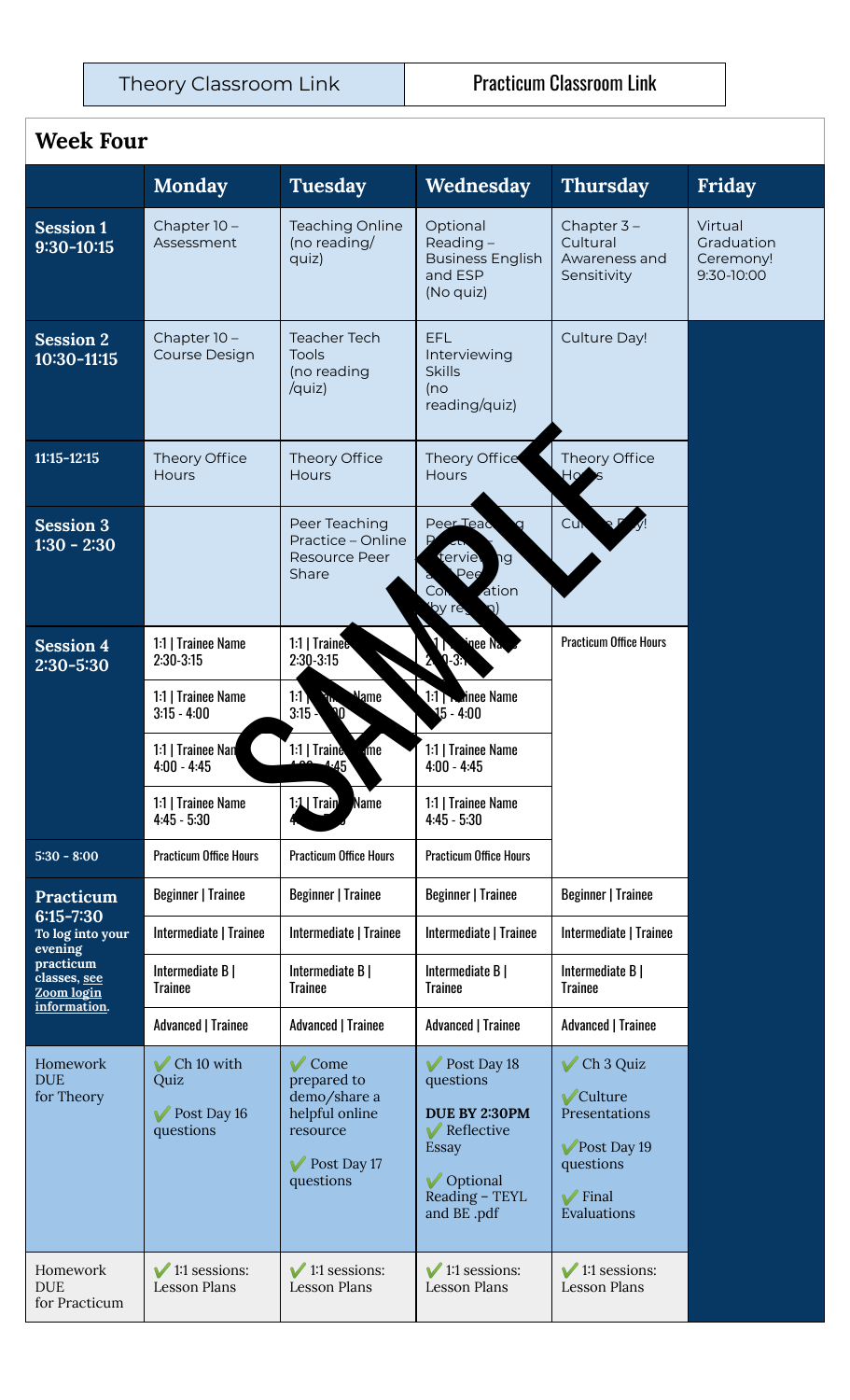# <span id="page-4-0"></span>Practicum & 1:1 Information

Each trainee is required to meet one-to-one with the practicum instructor at scheduled times and dates throughout the course. Those times and dates are listed on the calendar.

Trainees are to submit any required lesson plans and materials to Moodle by 2:30 pm the day of their individual 1:1 sessions.

Make the most of your time and come prepared to your  $1:1$  sion.

Trainees conduct two observations (via recordings) and teach survacticum classes.

To join a 1:1, click on the Practicum Classroom link located at the top of each calendar page.

To start a practicum class that you teach,  $\log$  of your personal Zoom account, and log into the correct ITA Pro Zoom Account (see Zoom login inform From time and come prepared to your 1:1<br>
t two observations (via recordings) and teach<br>
k on the Practicum Classroom link low<br>
to the Practicum Classroom link low<br>
to your sex and you teach, log<br>
to your ECCCCCCCCCCCCCCCCC

# Logging in to your ESL classes

Trainees are not to use their personal  $\lambda$  on  $\lambda$  unts to give practicum classes with ITA, regardless of whether they are pro or basi

Trainees need to use the flowing specific accounts:

- $\bullet$  Beginner@internationalteflacedemy.com
- Intermediate
- IntermediateB@internationalteflacademy.com
- Advanced@internationalteflacademy.com

Note that instructors should log into these Pro Zoom accounts around 6:15 the night they are scheduled to teach so that they are ready with all content prior to students' arrival around 6:25.

The classes run from 6:30-7:30.

We ask our ESL students that they arrive at 6:25 to allow for any tech or otherwise lags. Plan accordingly with small talk and activities during this time.